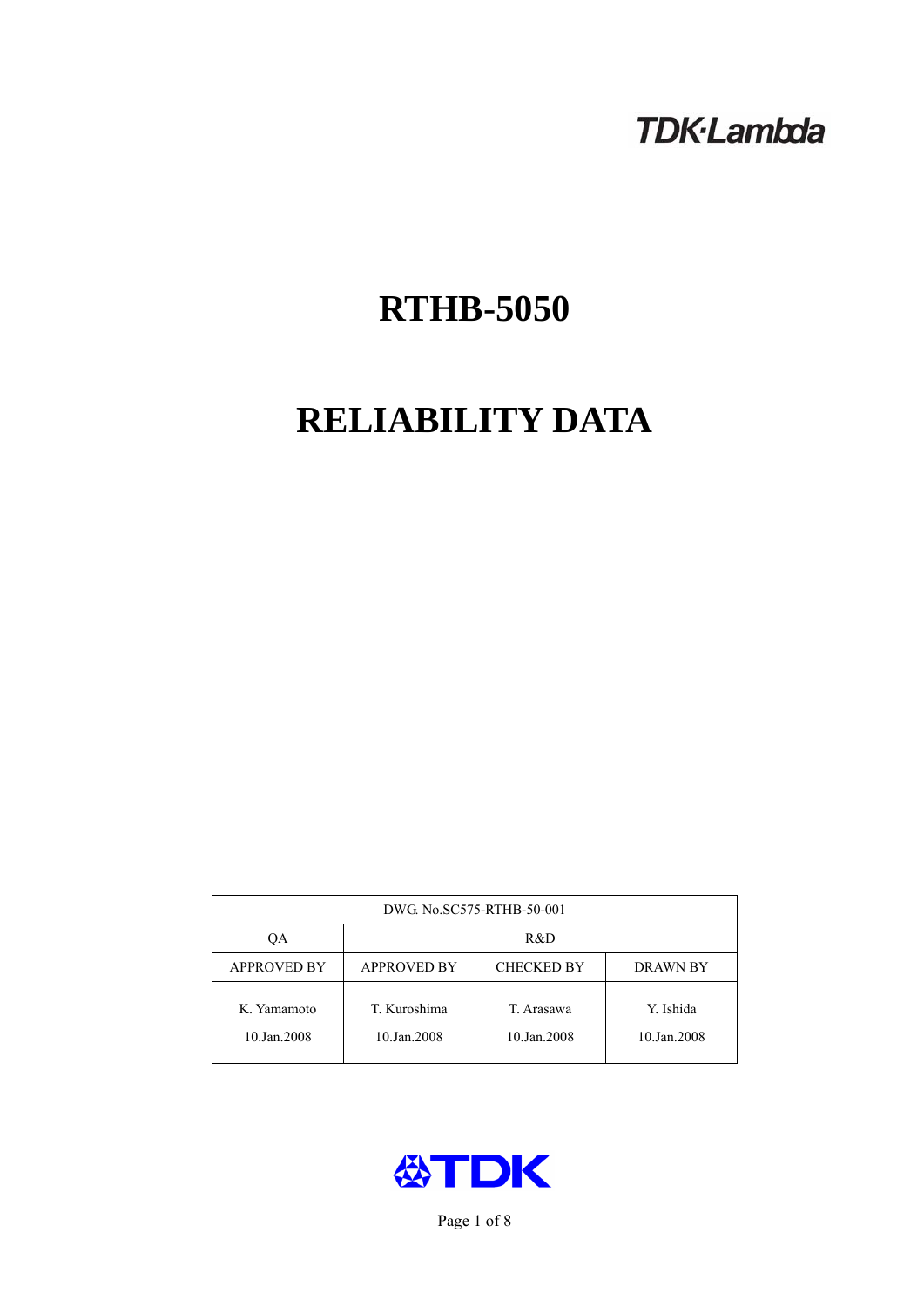#### **RTHB-5050**

# **I N D E X**

|                                     | Page   |
|-------------------------------------|--------|
| 1. Calculated Values of MTBF        | Page-3 |
| 2. Vibration Test                   | Page-4 |
| 3. Heat Cycle Test                  | Page-5 |
| 4. Humidity Test                    | Page-6 |
| 5. High Temperature Resistance Test | Page-7 |
| 6. Low Temperature Storage Test     | Page-8 |

The following data are typical values. As all units have nearly the same characteristics, the data to be considered as ability values.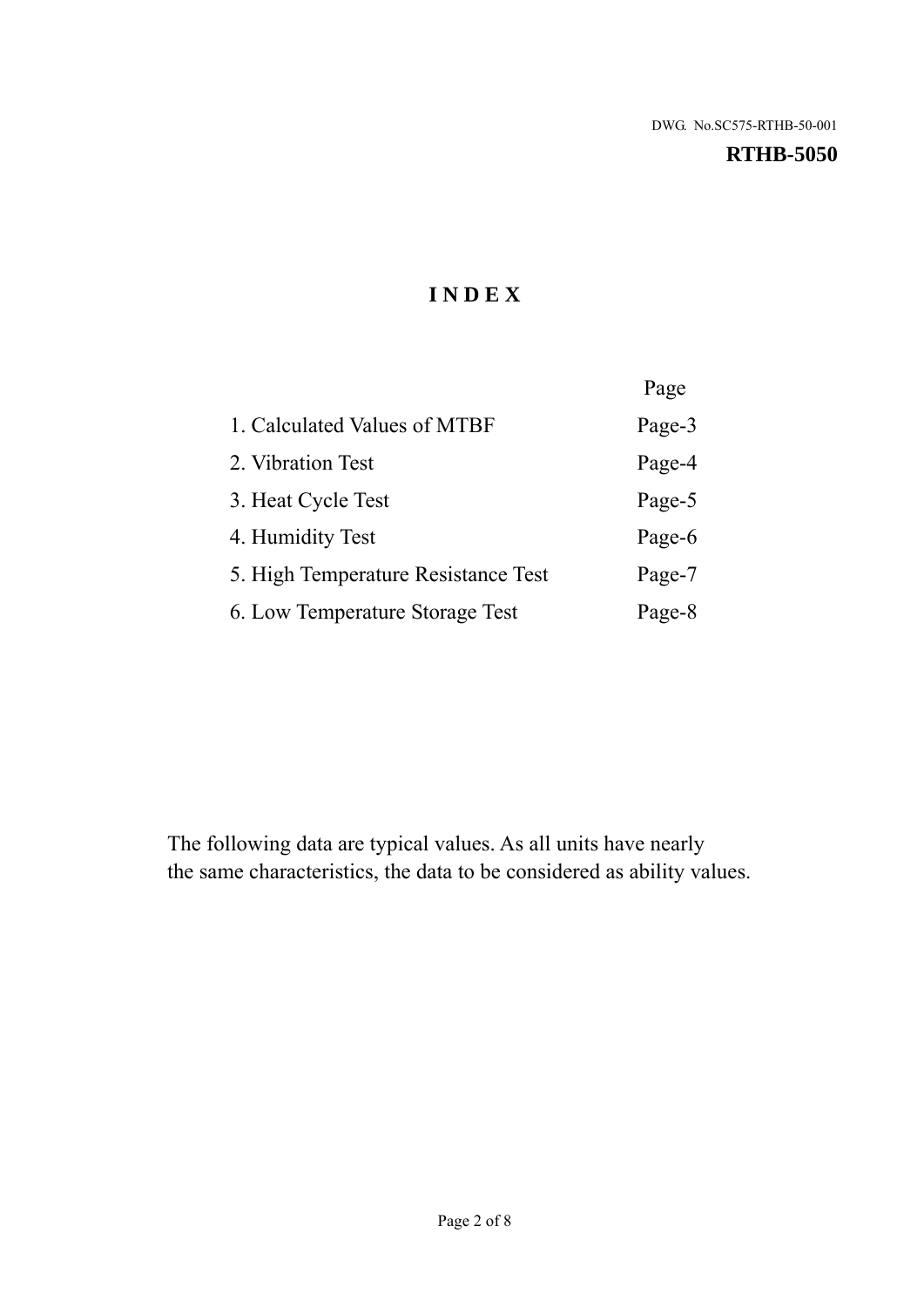#### **RTHB-5050**

1. Calculated values of MTBF

MODEL : RTHB-5050

(1) Calculating Method

 Calculated based on parts stress reliability projection of MIL-HDBK-217F NOTICE2.

Individual failure rates  $\lambda$  G is given to each part and MTBF is calculated by the count of each part.

$$
MTBF = \frac{1}{\lambda_{\text{equip}}} = \frac{1}{\sum_{i=1}^{n} N_i (\lambda_G \pi_Q)_i} \times 10^6 \text{ (hours)}
$$

| $\lambda$ equip | : Total equipment failure rate (Failure $/ 10^6$ Hours)                   |
|-----------------|---------------------------------------------------------------------------|
| $\lambda$ G     | : Generic failure rate for the $\hbar$ generic part                       |
|                 | (Failure/ $10^6$ Hours)                                                   |
| Ni              | : Quantity of <i>i</i> th generic part                                    |
| N               | : Number of different generic part categories                             |
| $\pi$ Q         | : Generic quality factor for the <i>i</i> th generic part ( $\pi Q = 1$ ) |

- (2) MTBF Values
	- GF : Ground, Fixed

 $MTBF = 2,436,410$  (Hours)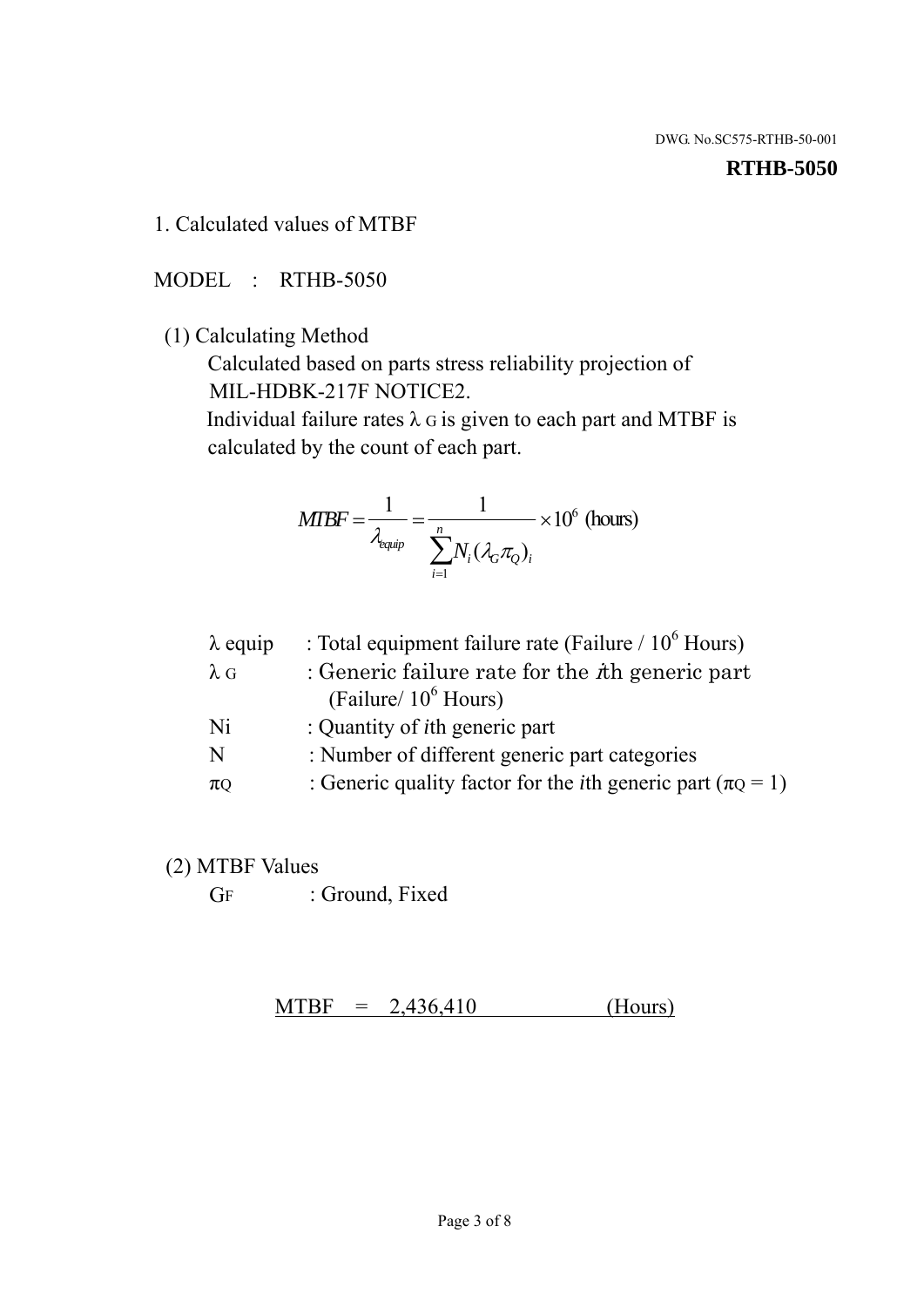#### **RTHB-5050**

2. Vibration Test

# MODEL : RTHB-5050 (Representation Product : RTHN-5150)

- (1) Vibration Test Class Frequency Variable Endurance Test
- (2) Equipment Used Controller VS-1000-6, Vibrator 905-FN ( IMV CORP.)
- (3) The Number of D.U.T. (Device Under Test) 2 units
- (4) Test Condition
	- · Frequency : 10~55Hz
	- · Amplitude : 0.7mm, Sweep for 1 min.
	- · Dimension and times : X, Y and Z directions for 0.5 hours each.

# (5) Test Method

Fix the D.U.T. on the fitting-stage

# (6) Test Results

PASS

#### Typical Sample Data

| Check item                         | Spec.                           |                   | <b>Before Test</b>  | After Test          |
|------------------------------------|---------------------------------|-------------------|---------------------|---------------------|
|                                    | Differential Mode: 25dBmin.     | $0.2$ MHz         | 75.15               | 75.10               |
|                                    |                                 | 30 MHz            | 56.05               | 56.05               |
| Attenuation (dB)                   |                                 | $0.1$ MHz         | 32.80               | 32.80               |
|                                    | Common Mode: 25dBmin.           | 10 MHz            | 38.70               | 38.20               |
| Leakage Current (mA)               | 5mA max.(500V, 60Hz)            | Line1             | 2.68                | 2.67                |
|                                    |                                 | Line <sub>2</sub> | 2.68                | 2.67                |
|                                    |                                 | Line3             | 2.69                | 2.68                |
| DC Resistance $(m\Omega)$          | 6m $\Omega$ max.                |                   | 2.54                | 2.54                |
| <b>Test Voltage</b>                | $L-L: 2192Vdc$ 60s.             |                   | OK                  | OK                  |
|                                    | $L-E$ : 2500Vac 60s.            |                   |                     |                     |
| Isolation Resistance ( $M\Omega$ ) | $100M \Omega$ min. (500Vdc 60s) |                   | $1.0 \times 10^{7}$ | $1.0 \times 10^{7}$ |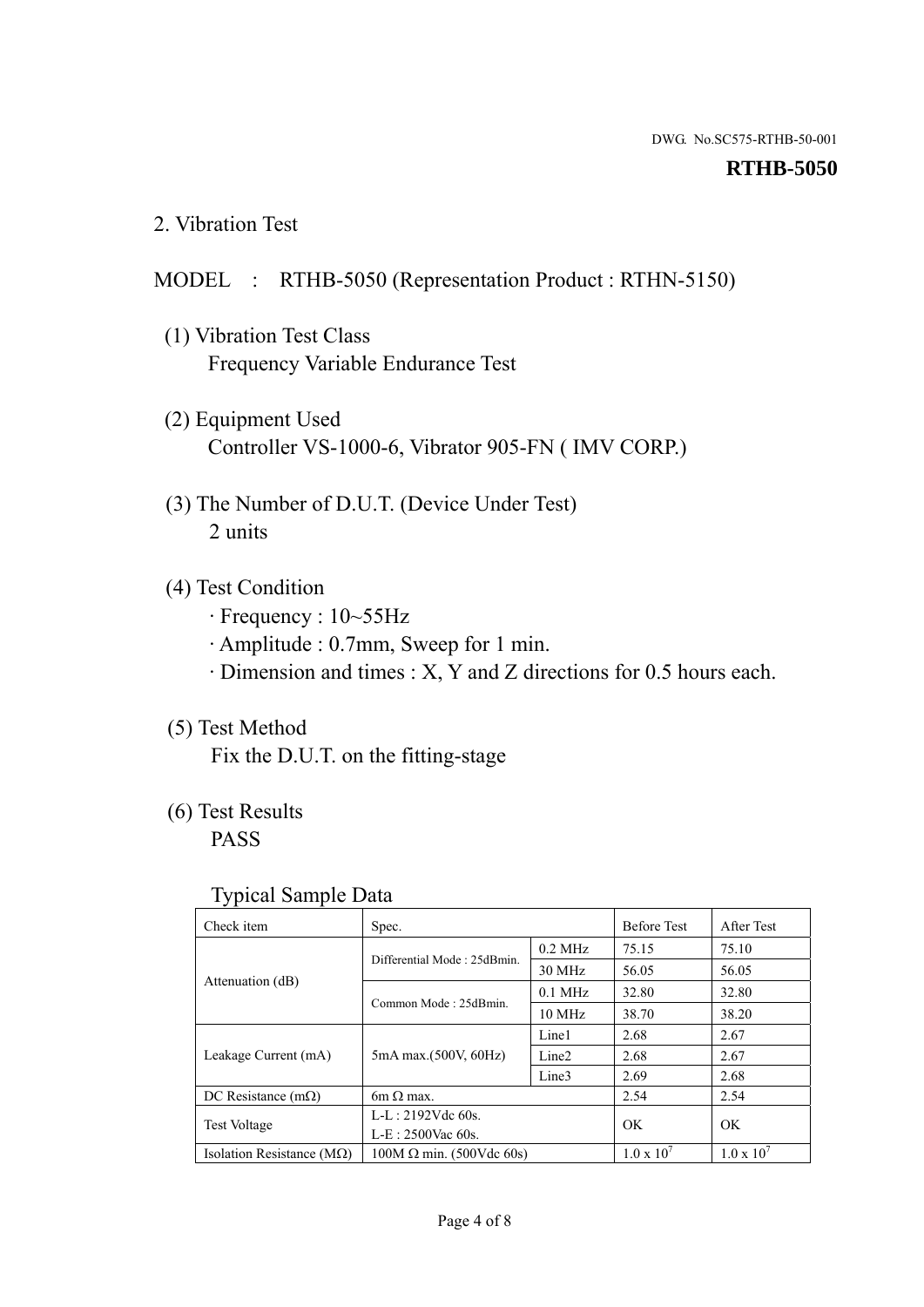3. Heat Cycle Test

# MODEL : RTHB-5050 (Representation Product : RTHN-5150)

- (1) Equipment Used TEMPERATURE CHAMBER TSA-71H-W (ESPEC CORP.)
- (2) The Number of D.U.T. (Device Under Test) 2 units
- (3) Test Conditions
	- · Ambient Temperature : -25~+85°C · Test Cycles : 100cycles



(4) Test Method

 Before the test check if there is no abnormal characteristics and put the D.U.T. in the testing chamber. Then test it in the above cycles, After the test is completed leave it for 1 hour at room temperature and check it if there is no abnormal each characteristics.

(5) Test Results

PASS

| <b>Typical Sample Data</b> |  |
|----------------------------|--|
|                            |  |

| Check item                    | Spec.                           |                   | <b>Before Test</b>  | After Test          |
|-------------------------------|---------------------------------|-------------------|---------------------|---------------------|
|                               | Differential Mode: 25dBmin.     | $0.2$ MHz         | 68.95               | 73.65               |
|                               |                                 | 30 MHz            | 57.70               | 54.75               |
| Attenuation (dB)              | Common Mode: 25dBmin.           | $0.1$ MHz         | 33.50               | 31.50               |
|                               |                                 | $10 \text{ MHz}$  | 40.25               | 40.40               |
| Leakage Current (mA)          | 5mA max.(500V, 60Hz)            | Line1             | 2.69                | 2.63                |
|                               |                                 | Line <sub>2</sub> | 2.67                | 2.65                |
|                               |                                 | Line3             | 2.67                | 2.65                |
| DC Resistance $(m\Omega)$     | 6m $\Omega$ max.                |                   | 2.47                | 2.44                |
| <b>Test Voltage</b>           | $L-L: 2192Vdc$ 60s.             |                   | OK                  | OK.                 |
|                               | $L-E: 2500$ Vac 60s.            |                   |                     |                     |
| Isolation Resistance ( $MQ$ ) | $100M \Omega$ min. (500Vdc 60s) |                   | $1.0 \times 10^{7}$ | $1.0 \times 10^{7}$ |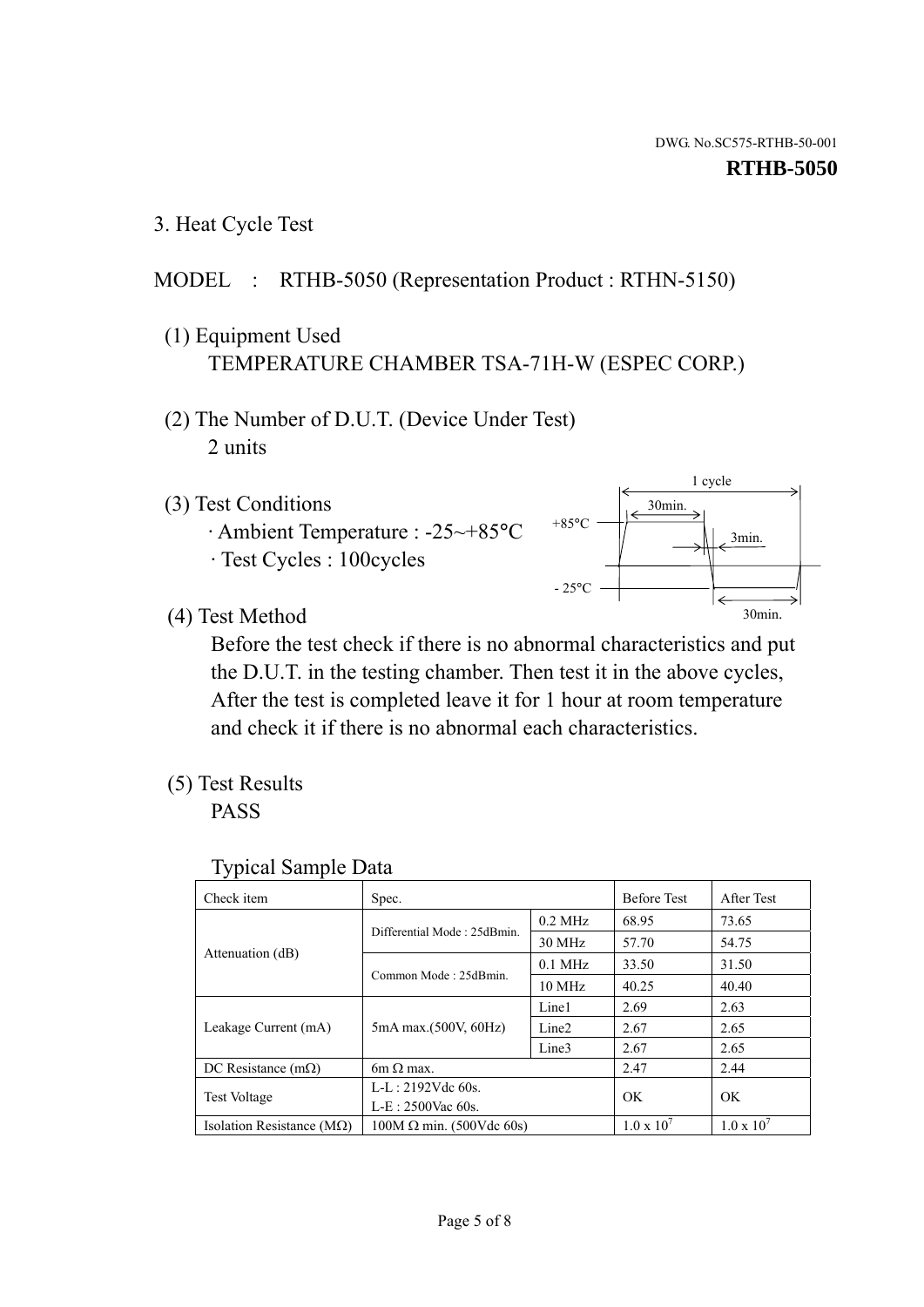4. Humidity Test

# MODEL : RTHB-5050 (Representation Product : RTHN-5150)

- (1) Equipment Used TEMP. & HUMID. CHAMBER PR-4KT (ESPEC CORP.)
- (2) The Number of D.U.T. (Device Under Test) 2 units

### (3) Test Conditions

- · Ambient Temperature : +40°C
- · Test Time : 500 hours
- · Ambient Humidity : 90~95% RH No Dewdrop

# (4) Test Method

 Before the test check if there is no abnormal characteristics and put the D.U.T. in the testing chamber. Then test it in the above conditions. After the test is completed leave it for 1 hour at room temperature and check it if there is no abnormal each characteristics.

## (5) Test Results

PASS

| ັ່<br>Check item                   | Spec.                       |                   | <b>Before Test</b>  | After Test          |
|------------------------------------|-----------------------------|-------------------|---------------------|---------------------|
|                                    | Differential Mode: 25dBmin. | $0.2$ MHz         | 71.45               | 74.75               |
|                                    |                             | 30 MHz            | 54.85               | 49.00               |
| Attenuation (dB)                   | Common Mode: 25dBmin.       | $0.1$ MHz         | 33.40               | 33.50               |
|                                    |                             | $10 \text{ MHz}$  | 39.15               | 39.90               |
| Leakage Current (mA)               | 5mA max.(500V, 60Hz)        | Line1             | 2.71                | 2.66                |
|                                    |                             | Line <sub>2</sub> | 2.70                | 2.66                |
|                                    |                             | Line3             | 2.69                | 2.66                |
| DC Resistance $(m\Omega)$          | $6m \Omega$ max.            |                   | 2.51                | 2.44                |
| Test Voltage                       | $L-L: 2192Vdc$ 60s.         |                   | OK                  | OK.                 |
|                                    | $L-E: 2500$ Vac 60s.        |                   |                     |                     |
| Isolation Resistance ( $M\Omega$ ) | $100M$ Ω min. (500Vdc 60s)  |                   | $1.0 \times 10^{7}$ | $1.0 \times 10^{7}$ |

#### Typical Sample Data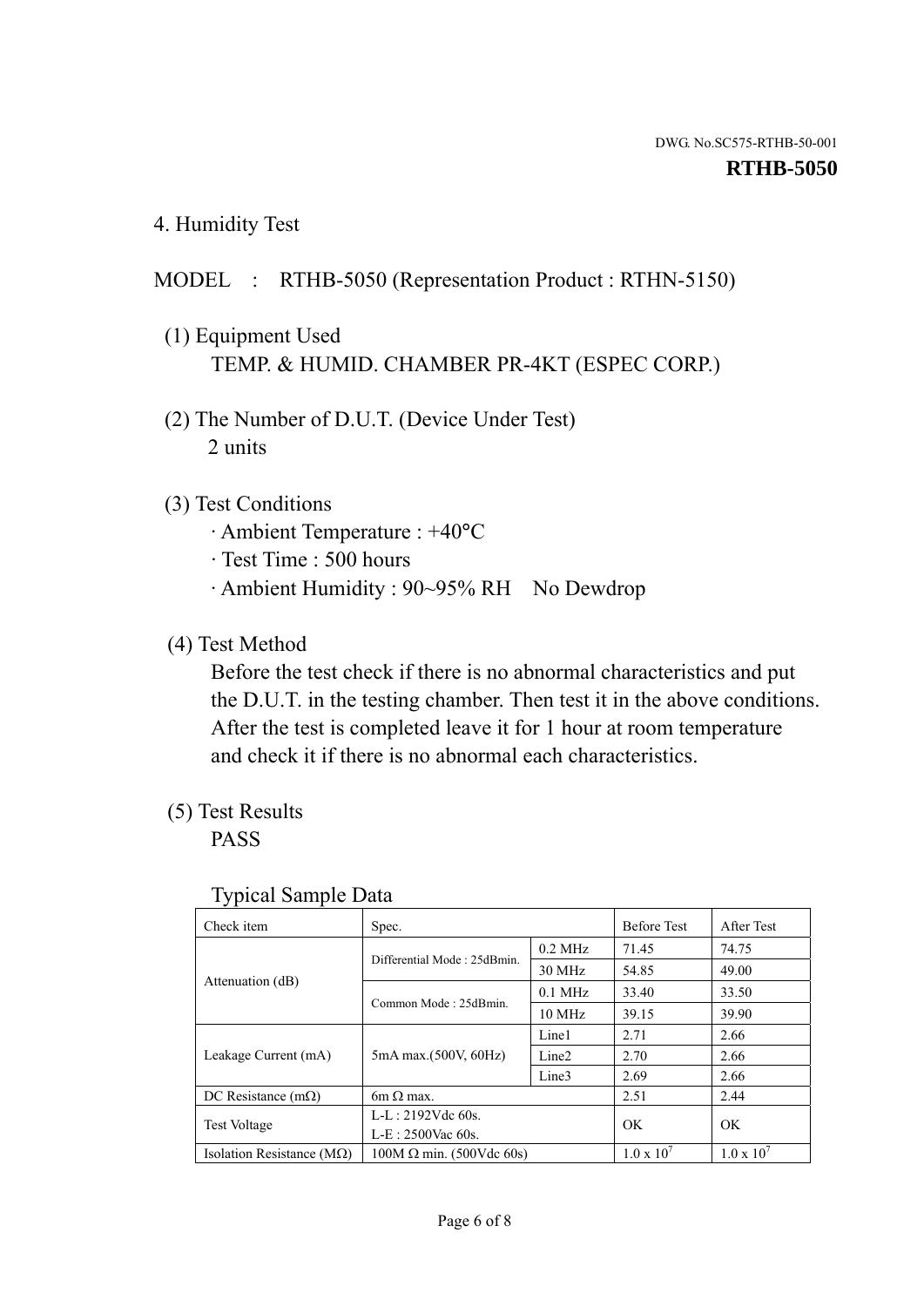5. High Temperature Resistance Test

### MODEL : RTHB-5050 (Representation Product : RTHN-5300)

- (1) Equipment Used TEMPERATURE CHAMBER PHH-300 ( ESPEC CORP.)
- (2) The Number of D.U.T. (Device Under Test) 2 units
- (3) Test Conditions
	- · Ambient Temperature : +50°C
	- · Test Time : 500 hours
	- · Operating : DC 300A
- (4) Test Method

 Before the test check if there is no abnormal characteristics and put the D.U.T. in the testing chamber. Then test it in the above conditions. After the test is completed leave it for 1 hour at room temperature and check it if there is no abnormal each characteristics.

(5) Test Results

PASS

| ັ່                                 |                                 |                   |                     |                     |
|------------------------------------|---------------------------------|-------------------|---------------------|---------------------|
| Check item                         | Spec.                           |                   | <b>Before Test</b>  | After Test          |
|                                    | Differential Mode: 25dBmin.     | $0.2$ MHz         | 75.80               | 78.15               |
|                                    |                                 | 30 MHz            | 34.25               | 38.60               |
| Attenuation (dB)                   | Common Mode: 25dBmin.           | $0.5$ MHz         | 34.15               | 34.40               |
|                                    |                                 | 6 MHz             | 38.60               | 29.55               |
| Leakage Current (mA)               | 5mA max.(500V, 60Hz)            | Line1             | 2.72                | 2.65                |
|                                    |                                 | Line <sub>2</sub> | 2.72                | 2.66                |
|                                    |                                 | Line3             | 2.72                | 2.66                |
| DC Resistance $(m\Omega)$          | $2m \Omega$ max.                |                   | 1.02                | 0.99                |
| <b>Test Voltage</b>                | $L-L: 2192Vdc$ 60s.             |                   | OK.                 | OK                  |
|                                    | $L-E$ : 2500Vac 60s.            |                   |                     |                     |
| Isolation Resistance ( $M\Omega$ ) | $100M \Omega$ min. (500Vdc 60s) |                   | $1.0 \times 10^{7}$ | $1.0 \times 10^{7}$ |

#### Typical Sample Data